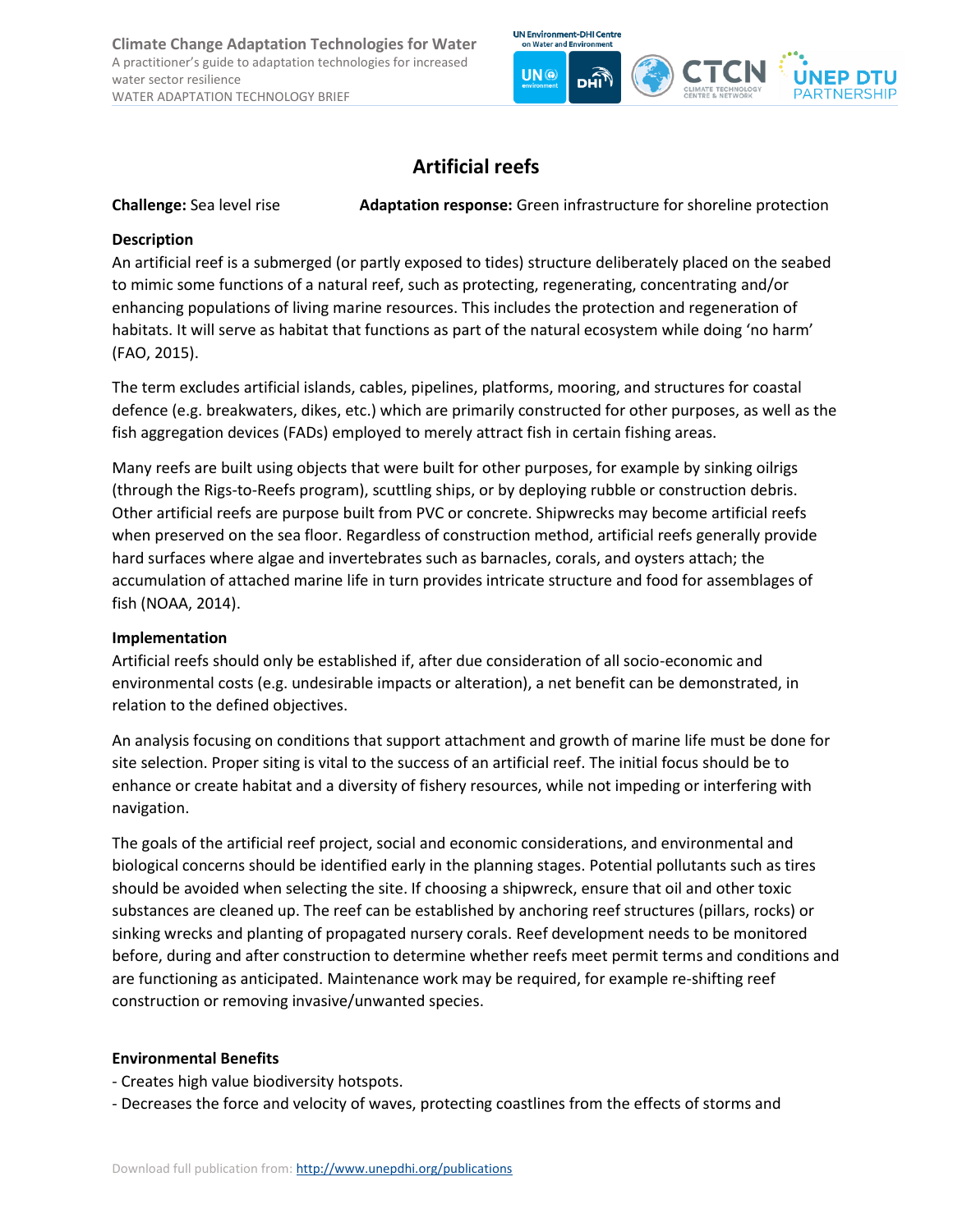**Climate Change Adaptation Technologies for Water** A practitioner's guide to adaptation technologies for increased water sector resilience WATER ADAPTATION TECHNOLOGY BRIEF



### flooding.

- Reduces wave impacts, mitigating shore erosion and land retreat.

## **Socioeconomic Benefits**

- Protection from erosion and flooding by reducing energy from waves.

- Fish aggregating devices increasing fish catches (care must be taken to sustainably manage fisheries and avoiding harvesting more from the reef environment than is produced).

## **Opportunities and Barriers**

Opportunities:

- If well-managed and stress is kept to minimum, reef self-resilience improves and little restoration is required
- Provides climate change adaptation benefits along with a host of other ecosystem services important for human and environmental well-being.

#### Barriers:

- Not all artificial reefs establishment is successful
- Management and local community involvement are crucial to curb illegal activities threatening reefs.

#### **Implementation considerations\***

| Technological maturity:   | $3 - 4$ |
|---------------------------|---------|
| Initial investment:       | $3 - 5$ |
| <b>Operational costs:</b> | $1 - 3$ |
| Implementation timeframe: | $2 - 4$ |

\* This adaptation technology brief includes a general assessment of four dimensions relating to implementation of the technology. It represents an indicative assessment scale of 1-5 as follows:

*Technological maturity*: 1 - in early stages of research and development, to 5 – fully mature and widely used

*Initial investment*: 1 – very low cost, to 5 – very high cost investment needed to implement technology

*Operational costs*: 1 – very low/no cost, to 5 – very high costs of operation and maintenance

*Implementation timeframe*: 1 – very quick to implement and reach desired capacity, to 5 – significant time investments needed to establish and/or reach full capacity

This assessment is to be used as an indication only and is to be seen as relative to the other technologies included in this guide. More specific costs and timelines are to be identified as relevant for the specific technology and geography.